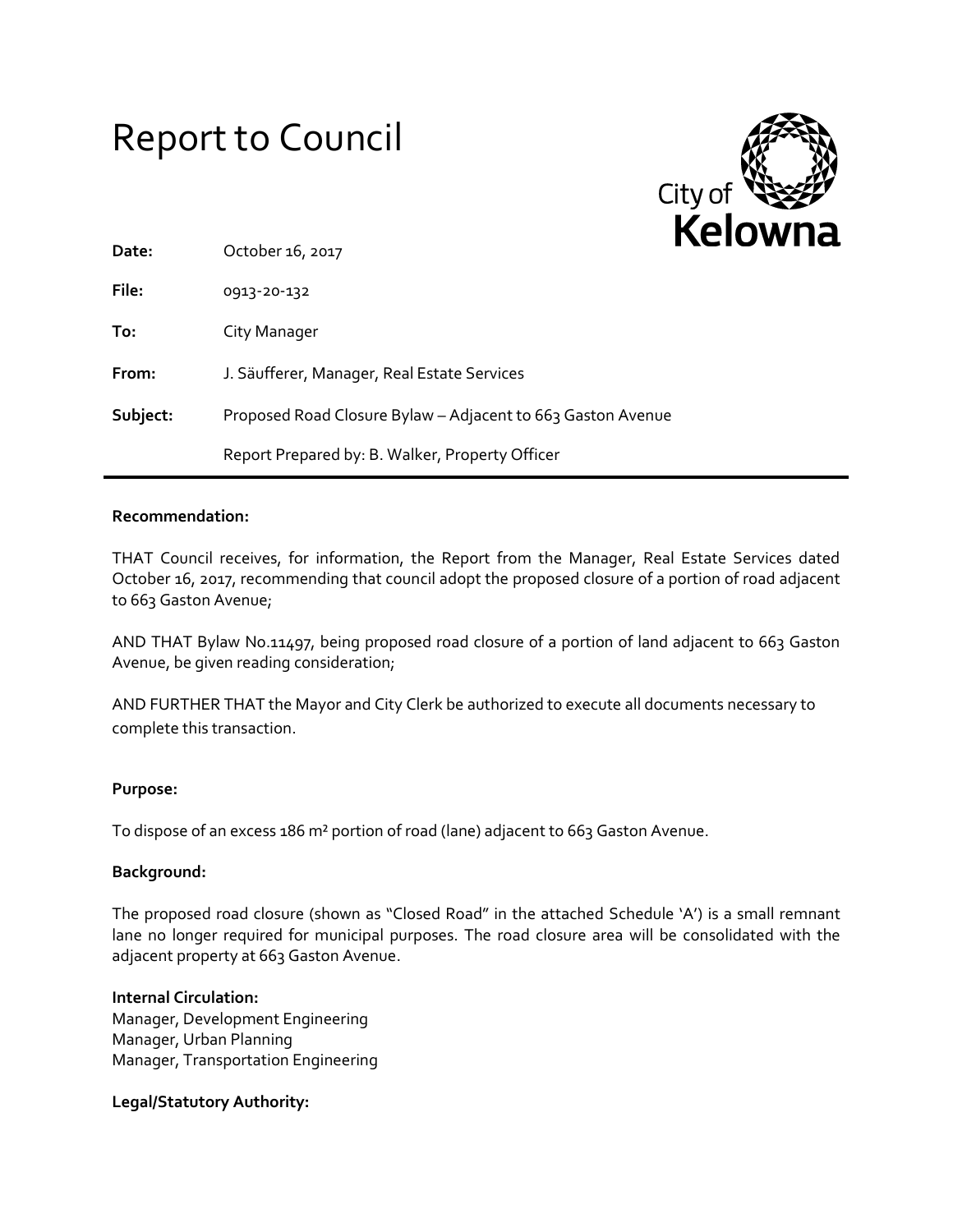Section 26 and 40, Community Charter